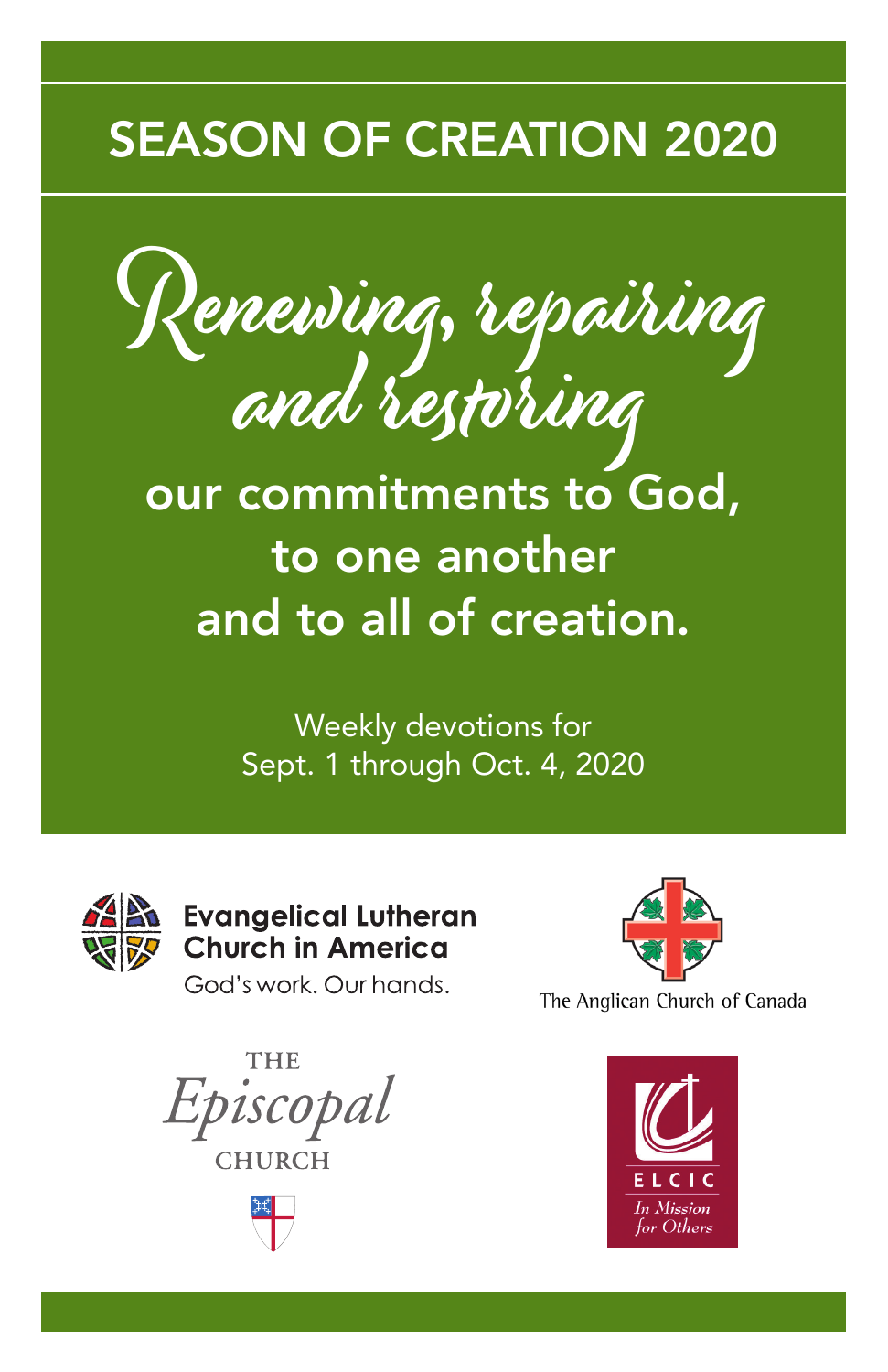Introduction

Each year, Christians around the world join in celebrating the Season of Creation. This is a time for renewing, repairing and restoring our commitments to God, to one another and to all of creation – relationships at the heart of Christian discipleship. It is also a time for deepening and expanding our work and witness for climate justice and environmental care.

Together, we have prepared these devotions for the Season of Creation 2020, one for each week from Sept. 1 through Oct. 4. We invite you to join us through Scripture, hymnody, prayer, advocacy and action as we seek to live out our vocation as stewards of creation.

For our four churches, this is also a season of deepening our relationships with each other. We are on the cusp of entering into full communion relationships that reach across the borders between us – as churches and nations – for the sake of our common mission and witness to the gospel of Jesus Christ.

We are mindful in this season that we share in the gifts and responsibilities of God's good creation. Our stewardship of the earth is not bound by national or ecclesiastical borders, but by our common baptism. By enriching our spirits together, we become emboldened as disciples of Christ and enlivened in our witness to the One, who came to redeem all of creation.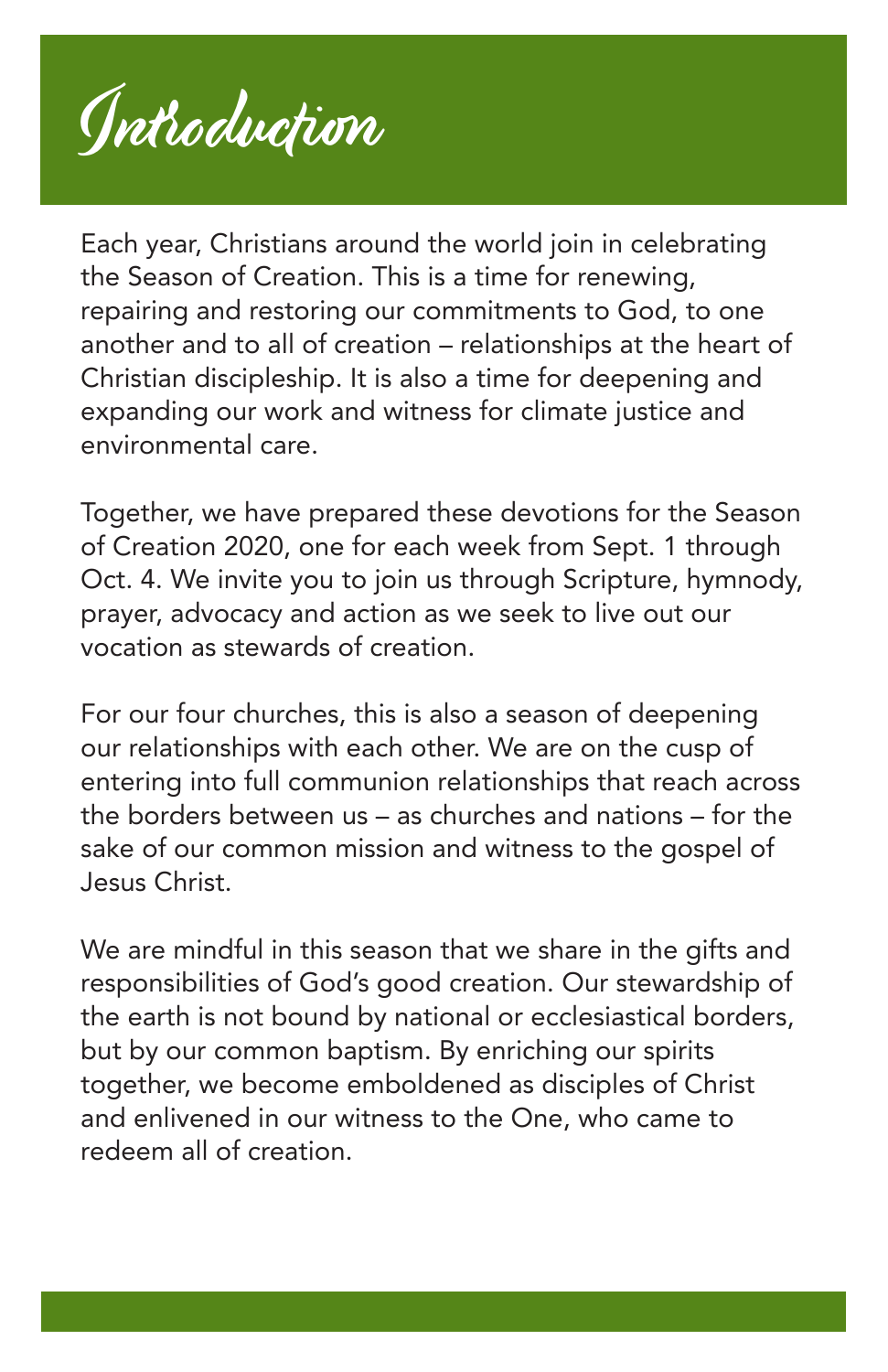*Loving God, we thank you for the gift of life in all its*  diversity and beauty. Lord Jesus Christ, crucified and risen, *we praise you that you came to redeem all of creation. Holy Spirit, we rejoice that you breathe in the life of the world. Grant us faith and courage to deny ourselves, take up our cross and follow Jesus as caretakers of, and justice-seekers for, your beautiful and bountiful creation. For the blessing of your people, the sustaining of the earth and the glory of your name. Through Christ our Lord, Amen.*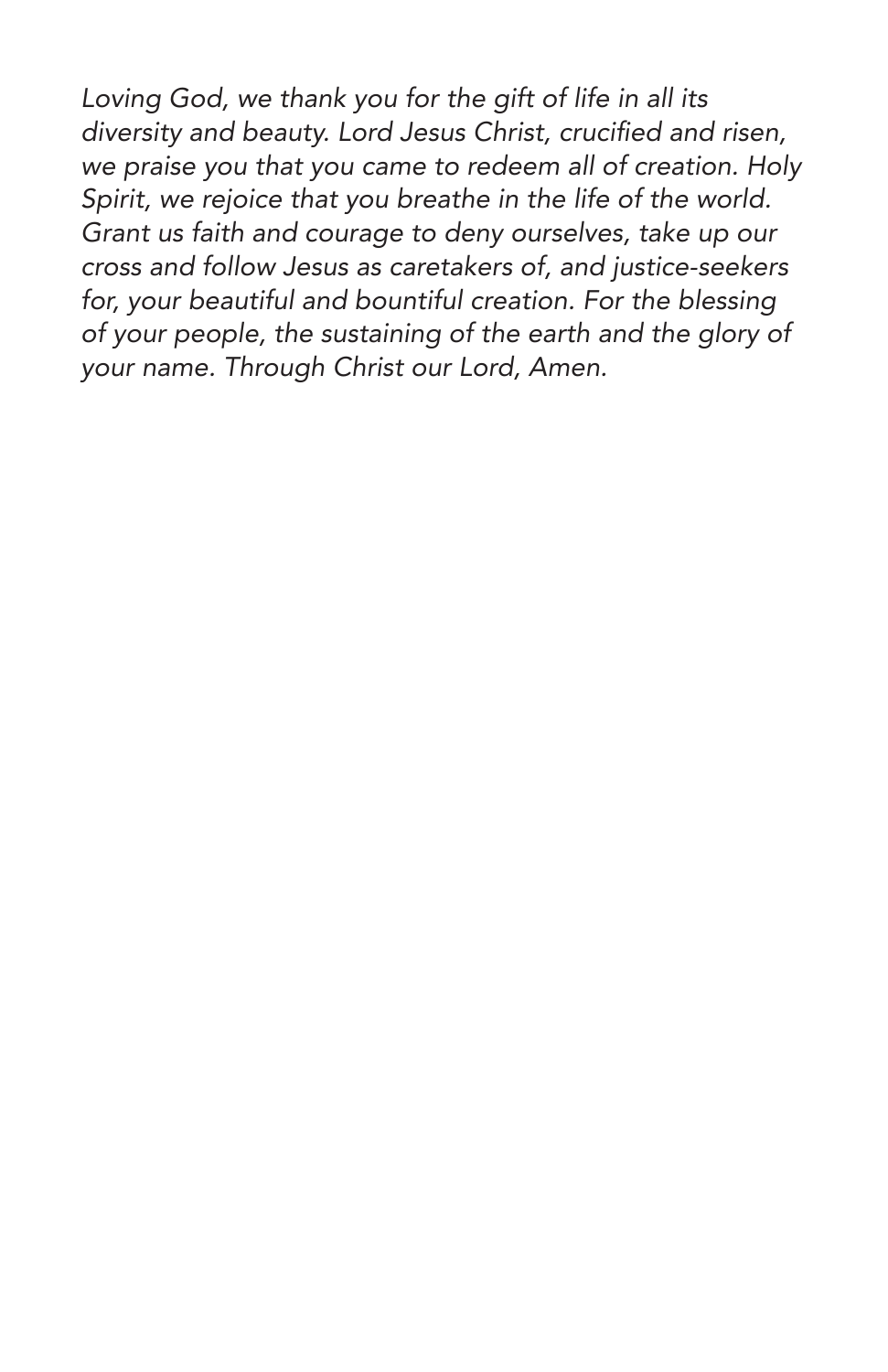SUNDAY, SEPT. 6, 2020 + Pentecost 14 (Lectionary 23) Exodus 12:1-14 | Psalm 149 | Romans 13:8-14 | Matthew 18:15-20

Besides this, you know what time it is, how it is now the moment for you to wake from sleep. Romans 13:11

Discipleship is a lifelong calling to worship, learn, listen and act in the name of Jesus. In Romans 13, disciples are invited to wake up to the significance of the times in which they live.

Waking up to matters of climate justice and environmental stewardship are among the most important callings people have today. Over many years, through many voices, our churches have come to a growing conviction that loving our neighbour includes loving Mother Earth as a neighbour.

Who helps you to wake up?

For our churches, many voices have come from Indigenous Peoples who continue to teach us the significance of land and relationships. The particular "place you are in" at any given moment is important. "Land" is about relationships between earth, water, animals, plants, peoples, environments and climate. Healing relationships with the land are essential for justice and peace among peoples. God speaks to us anew through relationships with the land.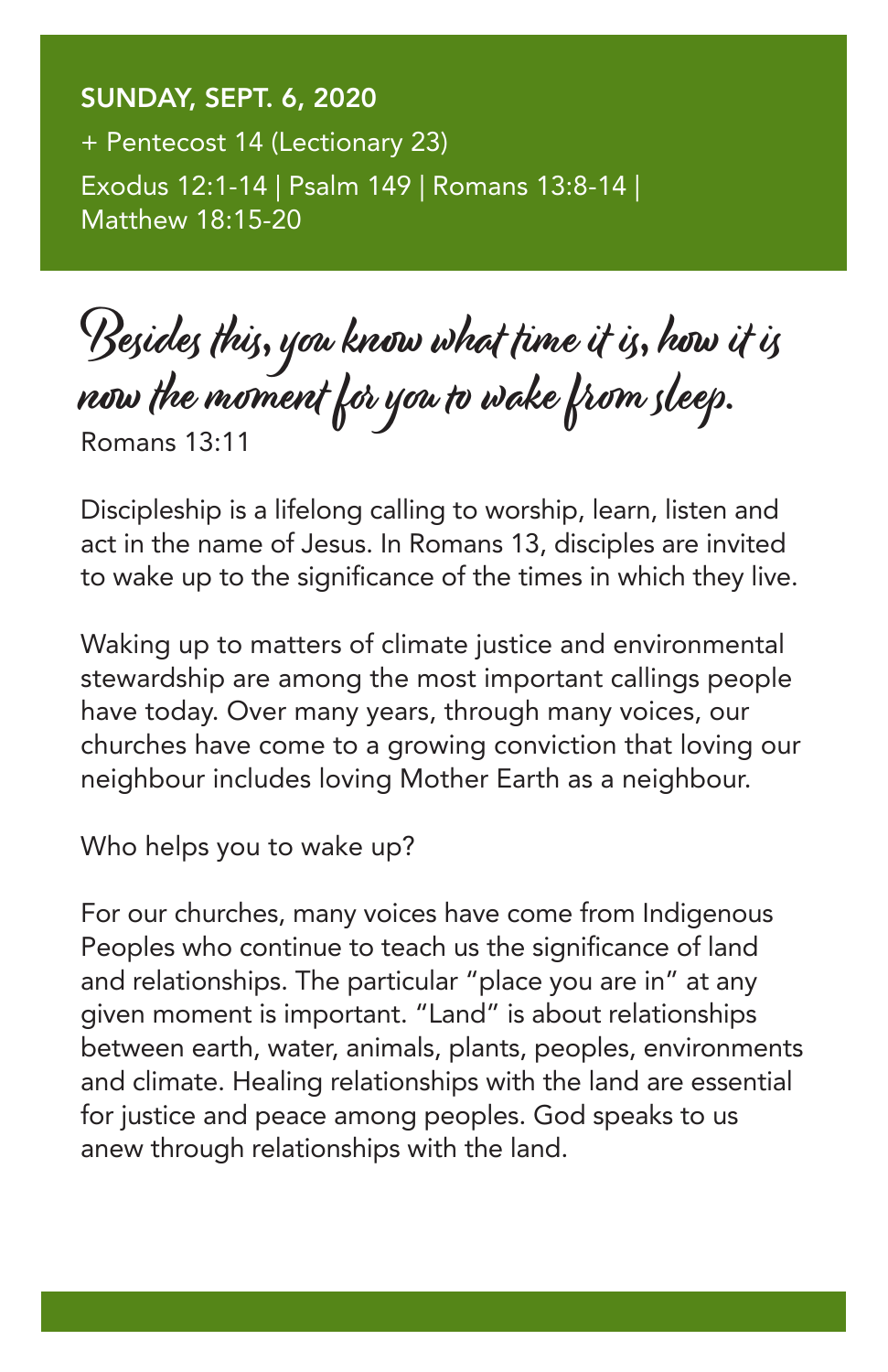Worship also wakes us up. Worship helps open our hearts, minds, bodies and spirits to our relationships with creation and to the possibilities for action. We are grateful for the worship you regularly offer in order to support many on the journey of learning, listening, discerning and acting.

We are excited to share these devotions with you during the Season of Creation. We share with you these hymns that speak to our spiritual connections to creation:

National Bishop Susan Johnson *Touch the Earth Lightly* (Evangelical Lutheran Worship, 739)

Presiding Bishop Michael Curry *He's Got the Whole World in His Hands* (Lift Every Voice and Sing II, 217)

Archbishop Linda Nicholls *Now the Green Blade Rises* (Common Praise, 237)

Presiding Bishop Elizabeth Eaton *Light Dawns on a Weary World* (Evangelical Lutheran Worship, 726)

Perhaps you will have an opportunity to sing one or more of these hymns during the Season of Creation.

What songs, prayers, words and practices encourage you as you express your discipleship through caring for creation? What helps you wake up?

*Loving God, we thank you for the gift of life in all its diversity and beauty; renew us in discipleship and in love for the earth. Amen.*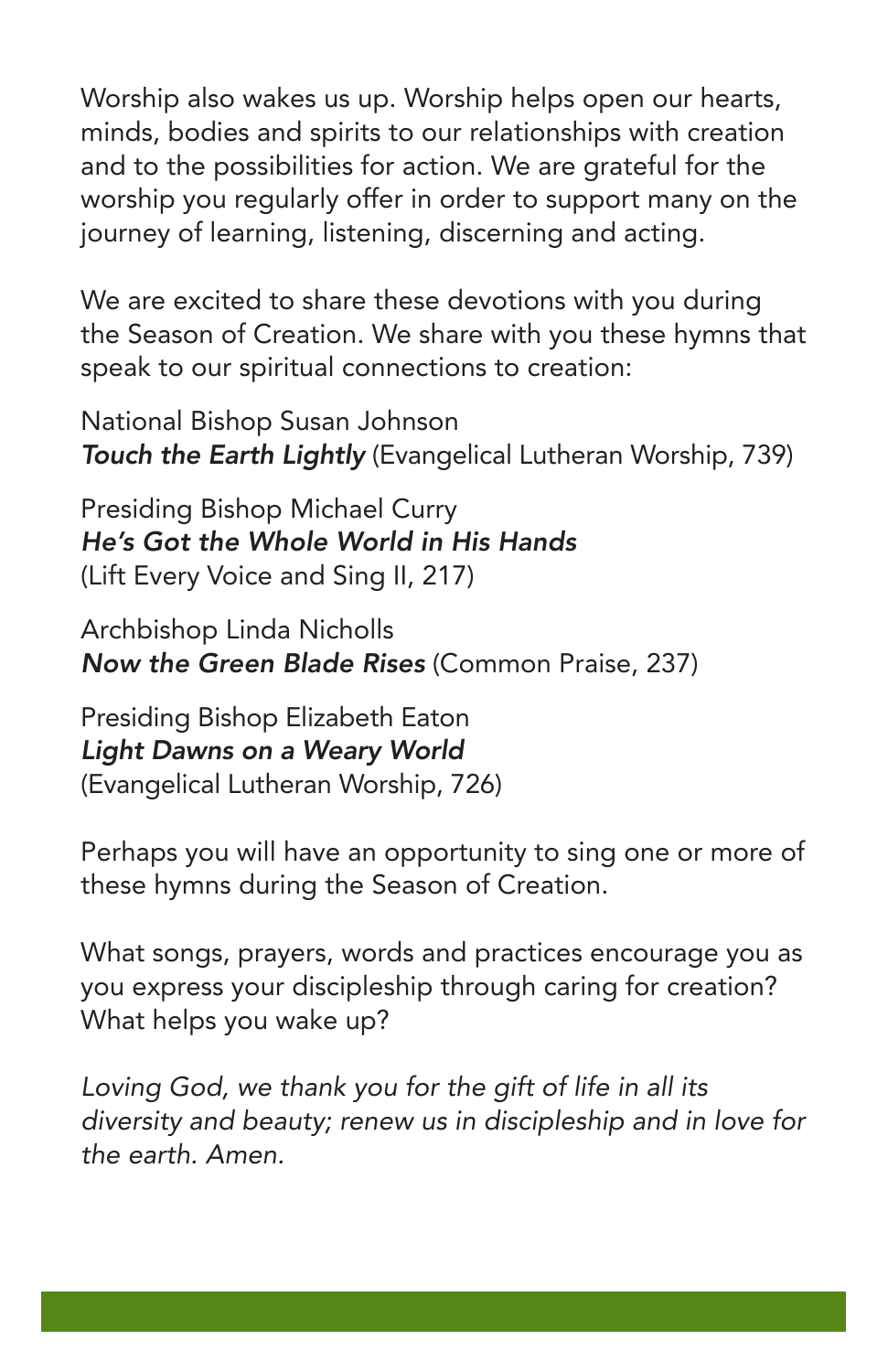## SUNDAY, SEPT. 13, 2020

National Bishop Susan Johnson, Evangelical Lutheran Church in Canada

+ Pentecost 15 (Lectionary 24) Exodus 14:19-31 | Psalm 114 or Exodus 15:1b-11, 20-21 | Romans 14:1-12 | Matthew 18:21-35



Lord, if another member of the church sins against me, how often should I forgive? Matthew 18:21

At the 2018 Bishops' Academy, theologian Cynthia Moe-Lobeda reminded us of our call to "neighbour love," to love the Lord your God with all your heart and soul and mind and strength, and to love your neighbour as yourself. She went on to say that if God loves the creation, then we must think of the creation as our neighbour.

I am reminded of this when I read today's lesson. What if Peter had rephrased his question to Jesus as "Lord, if a neighbour sins against me, how often should I forgive?" Or, what if the neighbour asking the question was creation asking about us? How many times should creation forgive us for overfishing, deforesting, polluting, endangering species, desertification, commodifying or even just not paying attention? Whether it is seventy-seven times, or seventy times seven, we are past the breaking point.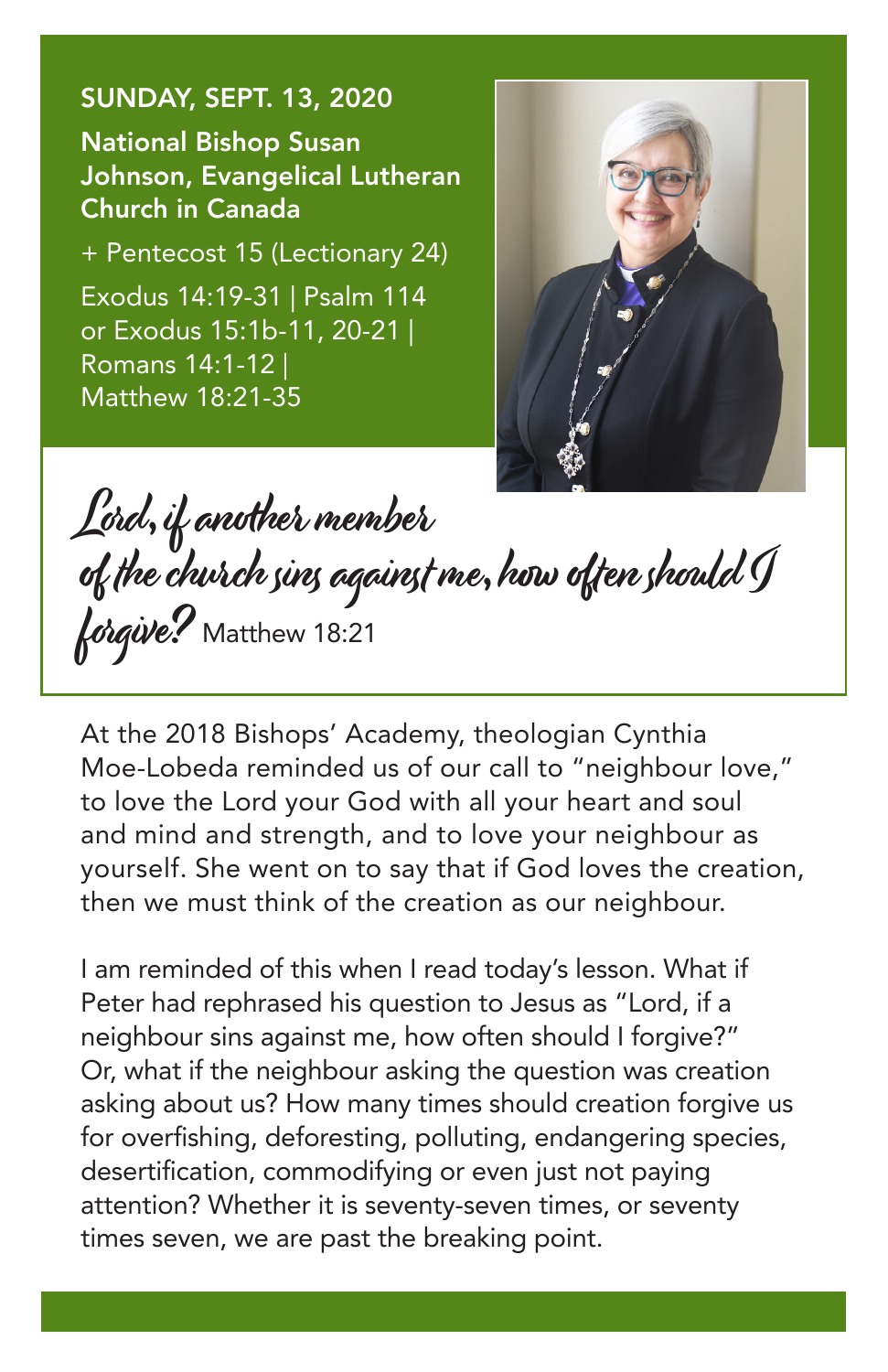The 1854 speech attributed to Chief Seattle included these words: "Whatever befalls the earth befalls the sons of the earth. If men spit upon the ground, they spit upon themselves. … The earth is precious to [God], and to harm the earth is to heap contempt on its creator."

How long until we don't just know it in our heads, but know it in our hearts, and change the way we treat the creation, our neighbour?

*Creator, we pray that you would help us touch the earth gently. Turn us from our ways of commodifying the earth and consuming its riches without thought. Amen.*

Suggested hymn: "Touch the Earth Lightly" (Evangelical Lutheran Worship, 739)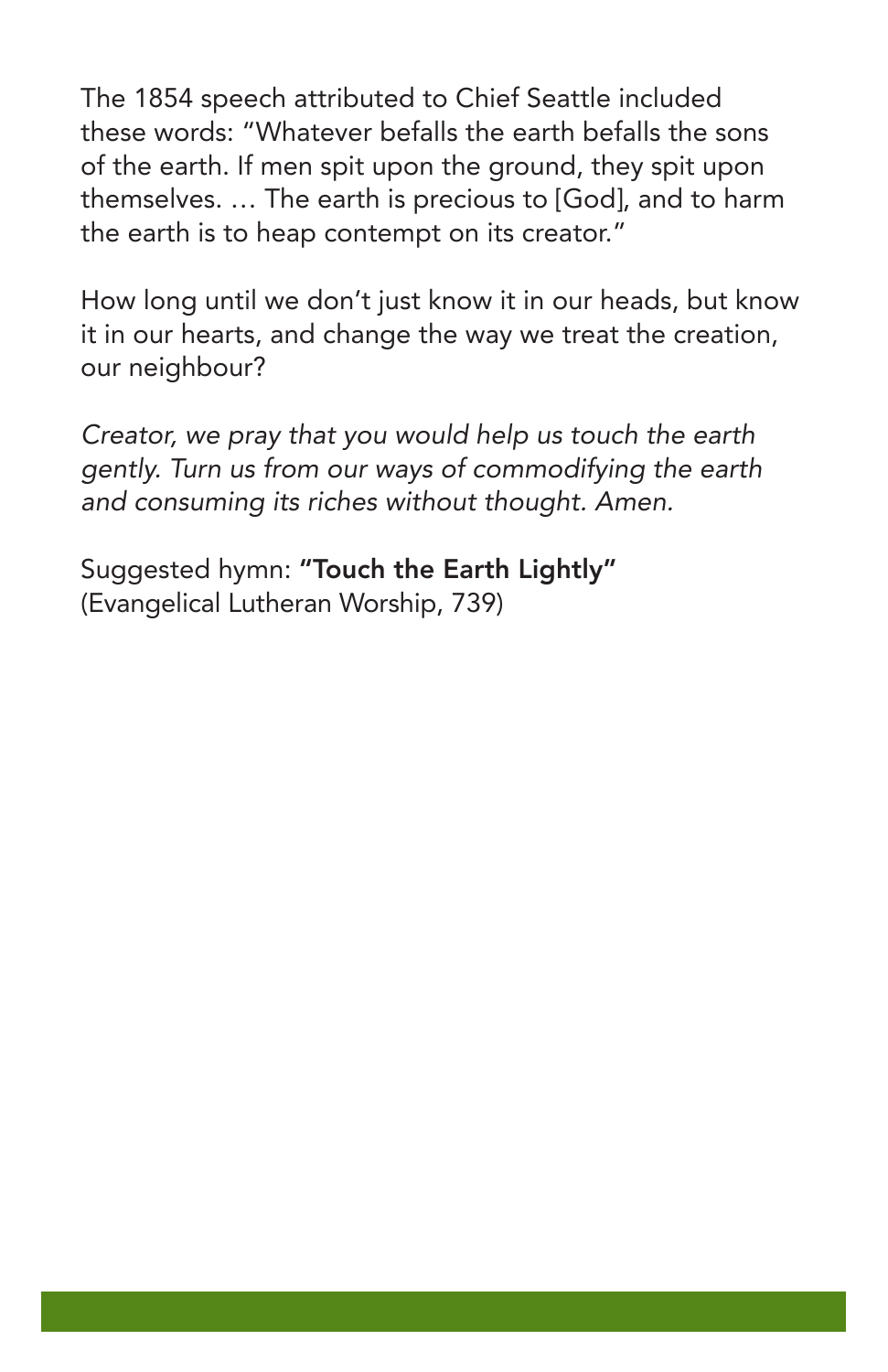SUNDAY, SEPT. 20, 2020 Presiding Bishop Michael Curry, The Episcopal Church + Pentecost 16 (Lectionary 25) Exodus 16:2-15 | Psalm 105:1-6, 37-45 | Philippians 1:21-30 | Matthew 20:1-16



My desire is to depart and be with Christ, for that is far better; but to remain in the flesh is more necessary for you. Philippians 1:23b-24

There are a lot of good hymns and spirituals about heaven and how wonderful it will be to rest from our labors and be there with the Lord. And this is true. The apostle Paul, when he wrote his letter to the Philippian Christians, was in prison and didn't know if he was about to die. If so, he said, that would be just fine: "To die is gain." But he went on to say that, although this world and its problems can be tiresome, he needed to stick around because there was still work to do. To remain, for Paul and for us, was "necessary for you."

Now, "you" isn't just our loved ones, or even our neighbors, co-workers and folks we meet. "You" is also the world in which we live and breathe, the vineyard in which we toil. To "remain in the flesh" is hard work, because it calls us to be ever more intentional in our care for all around us, including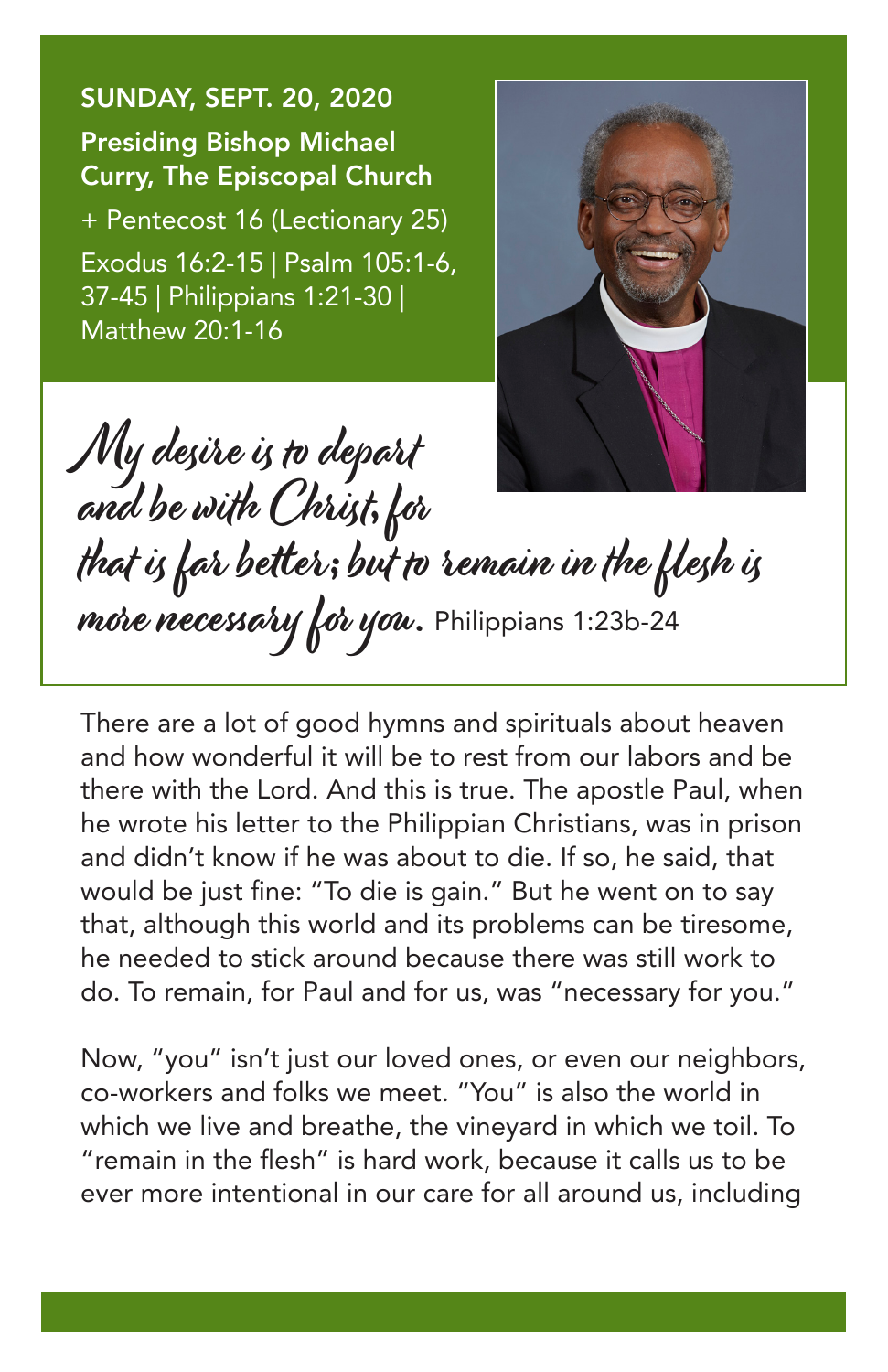creation itself. German theologian Dietrich Bonhoeffer once affirmed that "it is only by living completely in this world that one learns to have faith." This world, and all that it holds, is in God's hands. But as long as we remain in the flesh, then by God's call it is in our hands as well.

*Liberating, life-giving God, help us to know that we and the world you have created are truly the work of your hands. Give us knowledge and wisdom to care for your handiwork now and for future generations. Amen.* 

Suggested hymn: "He's Got the Whole World in His Hands" (Lift Every Voice and Sing II, 217).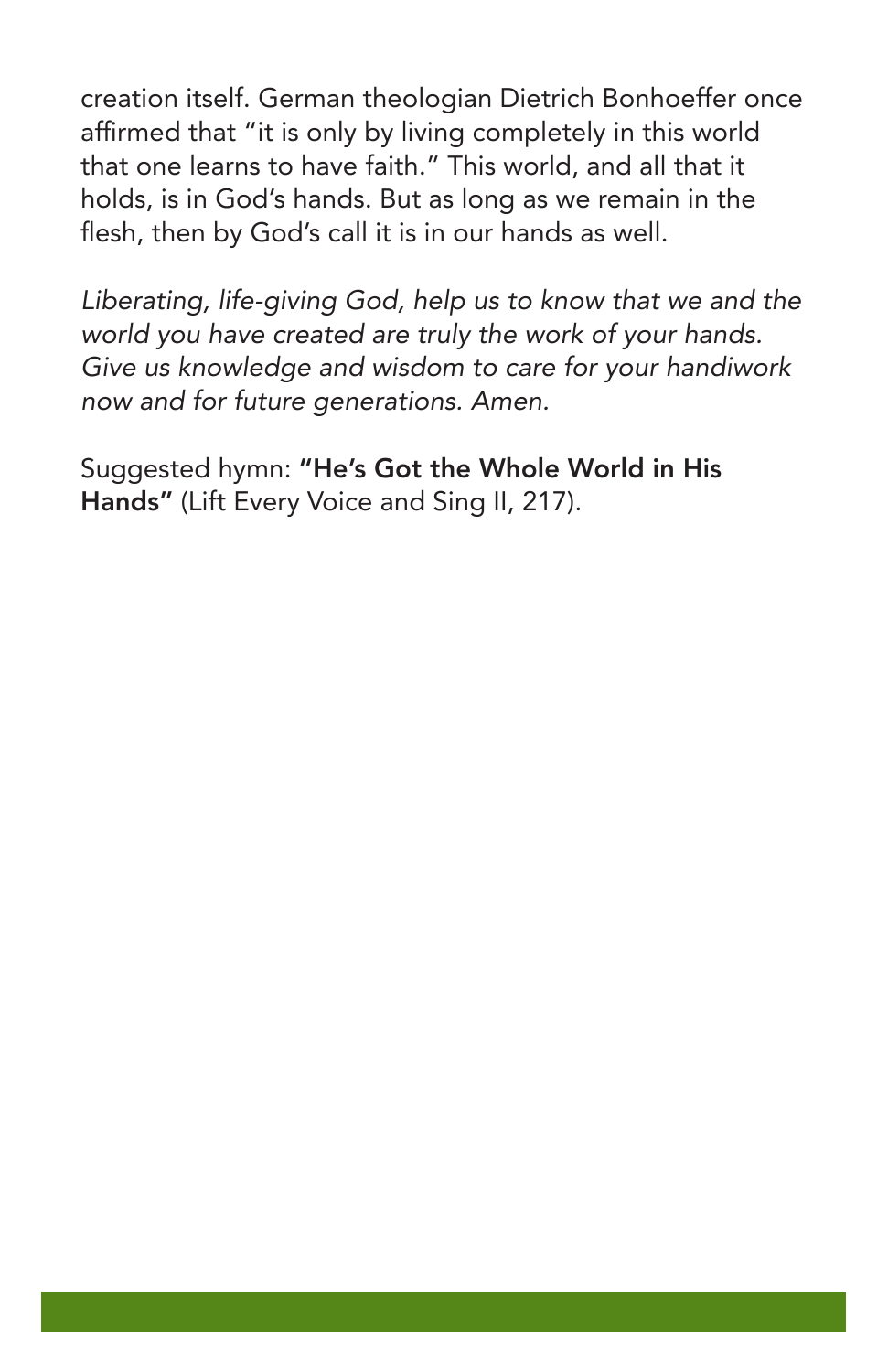SUNDAY SEPT. 27, 2020 Archbishop Linda Nicholls, Anglican Church of Canada

+ Pentecost 17 (Lectionary 26) Exodus 17:1-1 7 | Psalm 78:1-4, 12-16 | Philippians 2:1-13 | Matthew 21:23-32



I will be standing there in front of you on the rock at Horeb. Strike the rock, and water will come out of it, so that the people may drink. Exodus 17:6

As a settler Canadian, I am accustomed to the ready availability of fresh, clean water at any moment on any day. I have also lived in the Himalayas of India where the provision of water was unpredictable day to day, and what was available had to be boiled thoroughly first because it was not safe to drink. Like the Israelites in the desert, I readily grumbled and complained when it was not available. This became a lesson for me in the dangers of the privileges that I had enjoyed and took for granted in Canada. I became acutely aware that the lack of water was a daily reality for millions of people – and that clean water was even more scarce. I also became aware of those who profit from the bottling and selling of a resource that is a necessity of life and a gift of the Creator.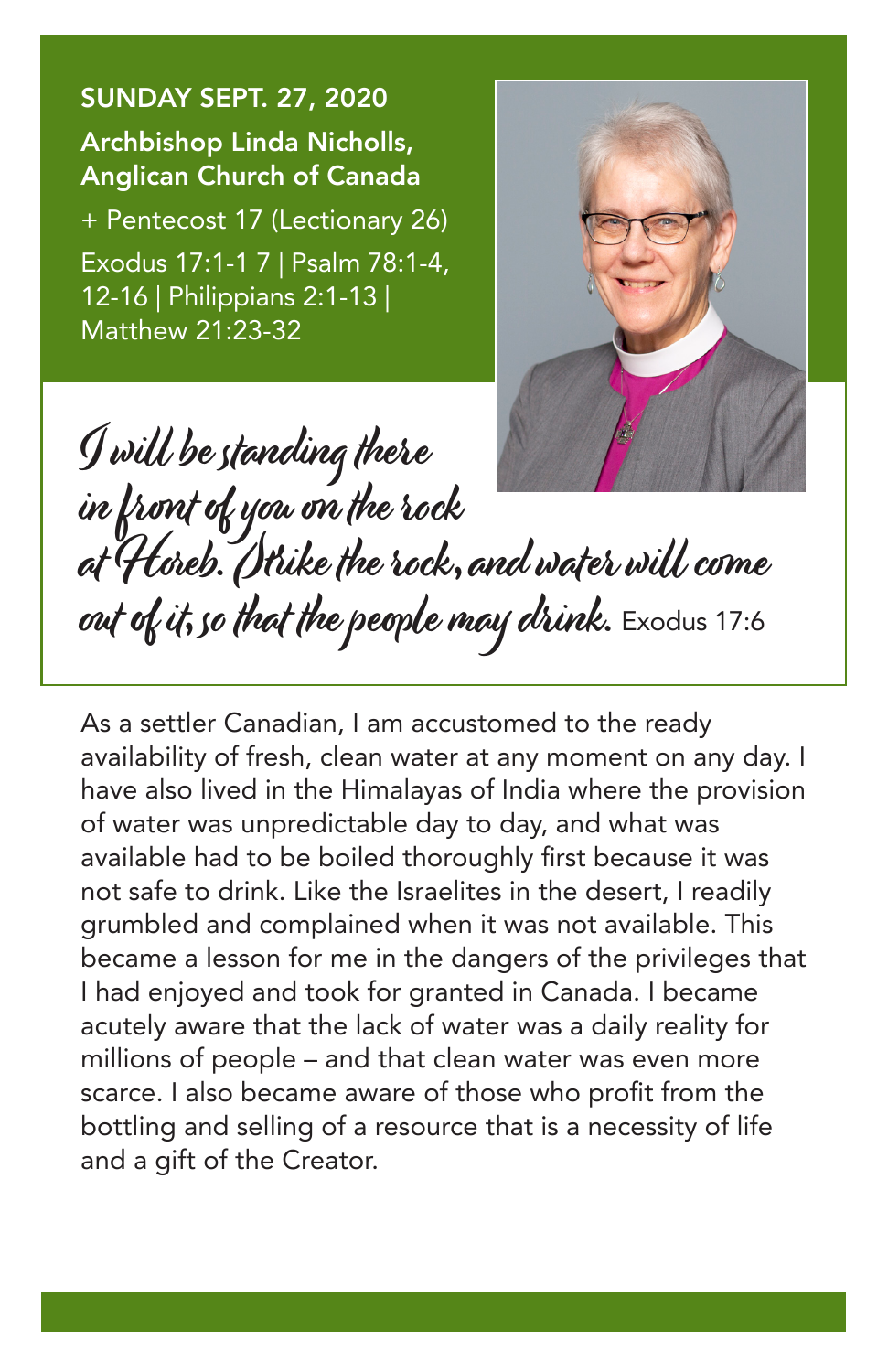The ongoing protection and sharing of clean water are part of our baptismal vocation to love neighbour as self and to "safeguard the integrity of God's creation, and respect, sustain and renew the life of the earth." Just as Moses followed God's direction in order to offer water to the Israelites in the desert, we are called to partner with those protecting and sharing water. From joining the advocacy of Autumn Peltier, a young Indigenous water protector, to the relief efforts of the Red Cross to our daily habits to conserve and protect water in our community, we are called to share in the provision of God's gift of water now and for future generations.

*Creator of all, stir in us the passion to share the living water of the gospel as we also protect and share the waters of your creation to nourish all creatures. Amen.*

Suggested hymn: "Now the Green Blade Rises" (Common Praise, 237)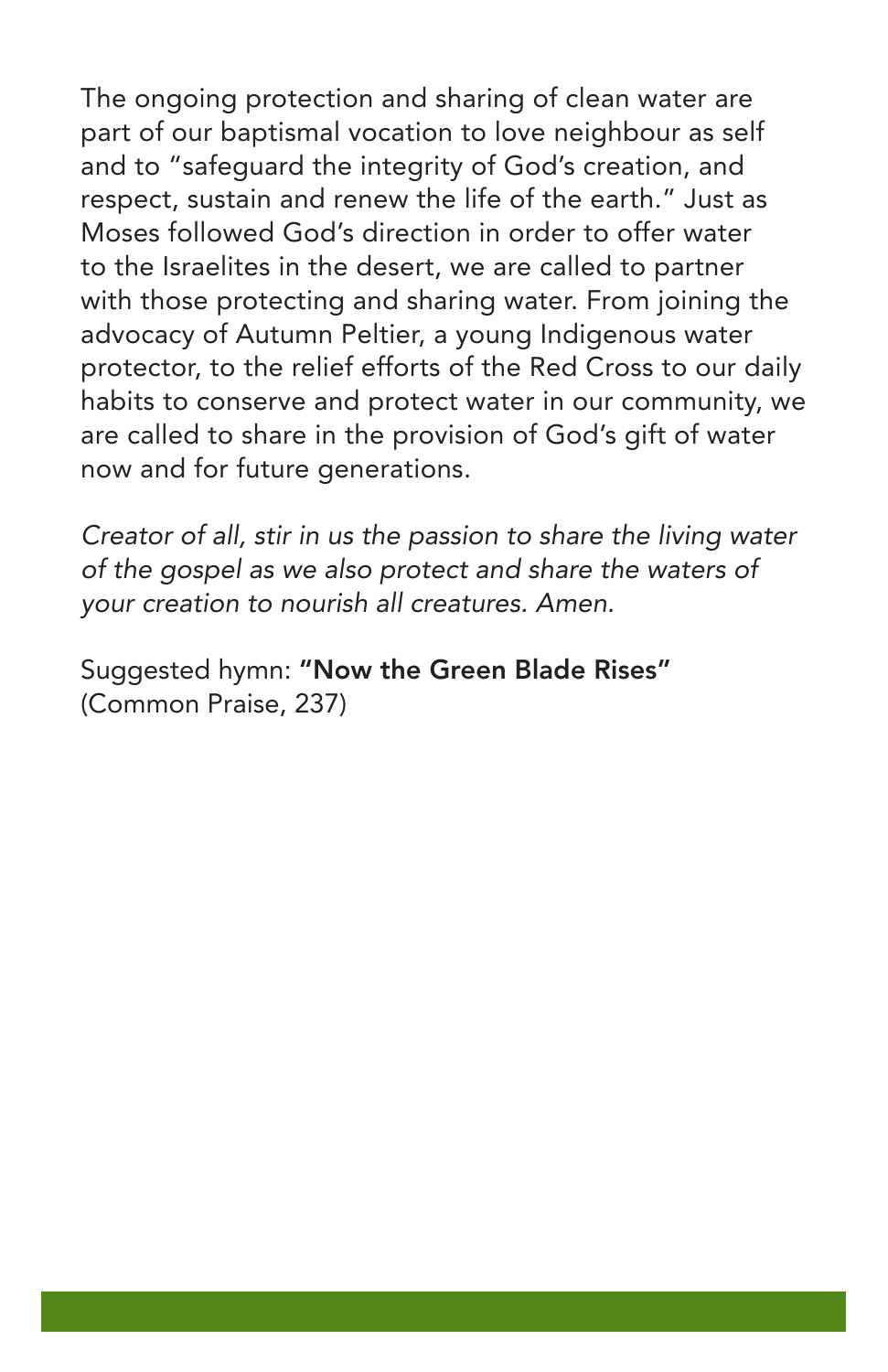SUNDAY, OCT. 4, 2020 Presiding Bishop Elizabeth Eaton, Evangelical Lutheran Church in America

+ Pentecost 18 (Lectionary 27) Exodus 20:1-4, 7-9, 12-20 | Psalm 19 | Philippians 3:4b-14 | Matthew 21:33-46



The law of the Lord is

perfect, reviving the soul. Psalm 19:7

In the story of creation God provided a paradise. All of creation was in balance and was a delight. And God set clear boundaries so that balance could be maintained and all created things could flourish. These boundaries provided definition that made possible the amazing diversity of the created world. Far from being a constraint, these boundaries provided freedom and, paradoxically, real connection.

But humankind rebelled and continues to rebel. It is almost as if we view boundaries as an offense and limits as an affront. Creation is ours to use! But that denies the truth that we have this one earth and this one temporal life.

As I write this, we are living in a pandemic. The coronavirus that causes COVID-19 has spread throughout the world, bringing sickness and death. Viruses are strange creatures. They have no nucleus or membrane; they are unable to